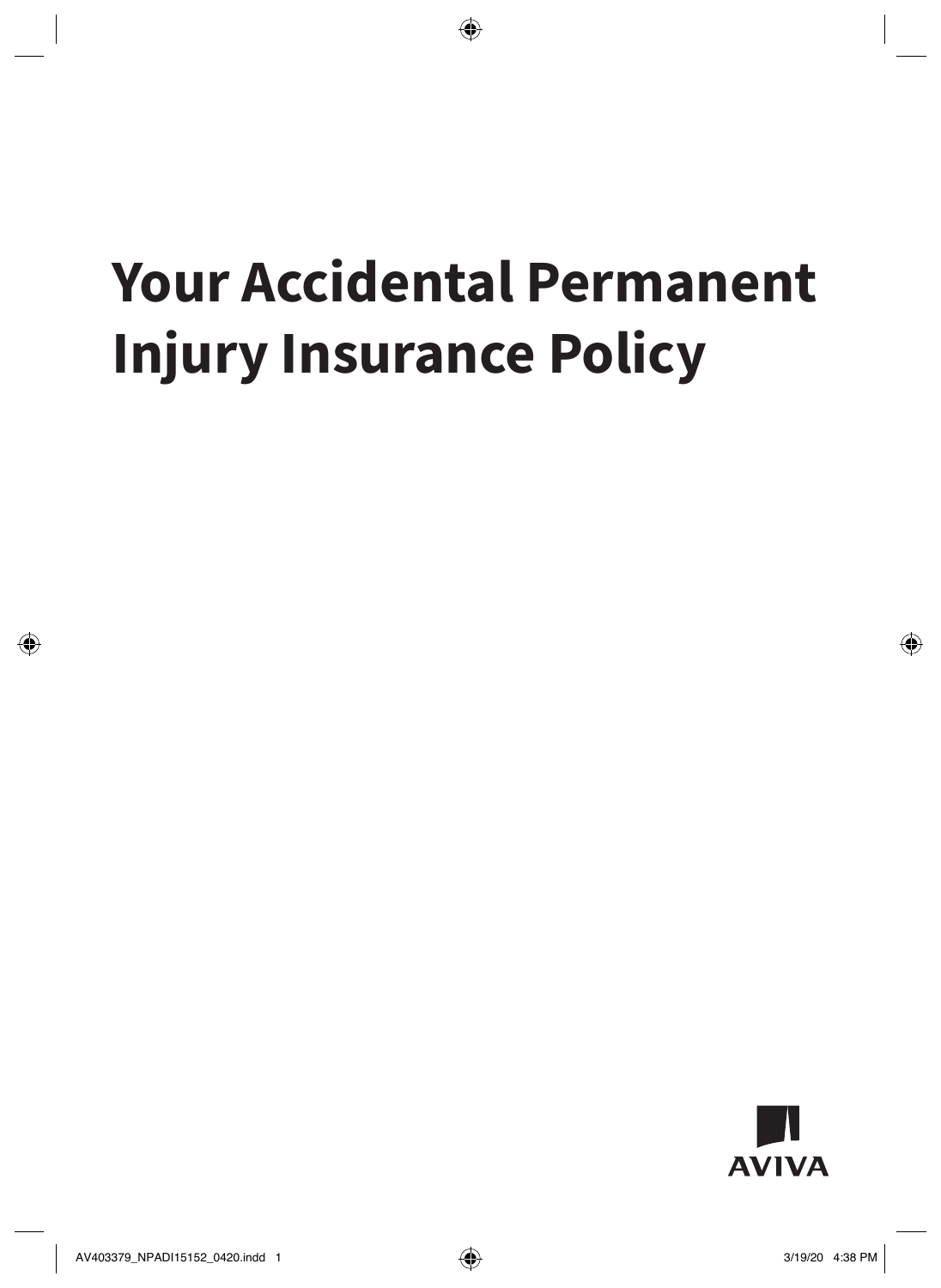# **How to get in touch**

**You** can write to **us** at:

Aviva PO Box 3553 Norwich NR1 3DA

### **To make a claim or check progress on a claim call us on 0800 051 5175**

Call **us** as soon as possible between 9am and 5pm Monday to Friday (excluding public and bank holidays).

A claims adviser will register **your** claim and give **you** guidance and support. The 'How do I make a claim?' section explains everything **you** need to know.

Alternatively, **you** can email **us** at: [hcpamoa@aviva.com](mailto:hcpamoa@aviva.com)

### **For anything else call us on 0800 158 3993**

If **you** have any questions or want to make any changes to **your** insurance call **us** between 9am and 5pm Monday to Friday (excluding public and bank holidays).

Alternatively, **you** can email **us** at: [paadmin@aviva.com](mailto:paadmin@aviva.com)

### **Please note:**

- When writing or sending an email, please help **us** by quoting **your** policy number. **You** can find this on **your** policy schedule.
- For email correspondence any details **you** submit will not be secure whilst being submitted.
- Calls to 0800 numbers from UK landlines and mobiles are free.
- For **our** joint protection telephone calls may be recorded and/or monitored.

## **Your cancellation rights**

**You** have the statutory right to cancel **your** insurance within 14 days from the day of purchase or the day on which **you**  receive **your** policy documentation, whichever is the later.

If **you** cancel during this period, **you** are entitled to a full refund of the premium paid. If **you** have made a claim and then cancel within this period, **you** will receive a refund for the premium paid less a proportionate deduction for the time **we**  have provided cover. If any premium is due up to the date of cancellation, **we** will collect this on the date outlined in **your** cancellation letter.

To cancel, please call 0800 158 3993 or write to Aviva, PO Box 3553, Norwich, NR1 3DA.

If **you** don't cancel in this period, **your** insurance will continue in force and **you** must pay the premium.

For **your** cancellation rights outside the statutory cooling-off period, please see the 'When this insurance will end' section.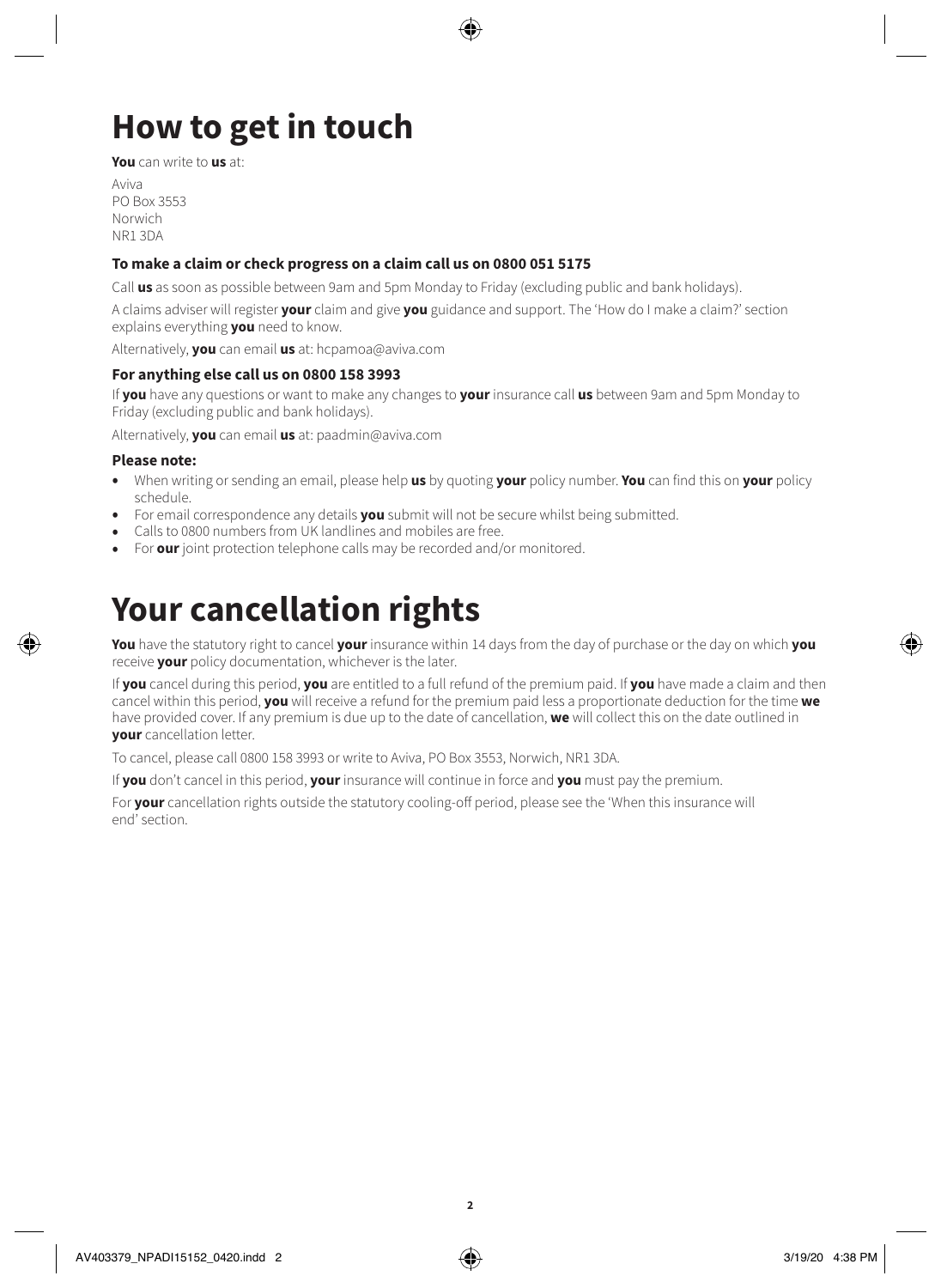### **Contents**

| How to get in touch                                                        | 2            |
|----------------------------------------------------------------------------|--------------|
| <b>Your cancellation rights</b>                                            | $\mathbf{2}$ |
| Your Accidental Permanent Injury Insurance                                 | 4            |
| The contract of insurance<br>$\bullet$                                     |              |
| What this insurance does and does not do<br>$\bullet$                      |              |
| What we mean by certain words                                              | 5            |
| What are you covered for?                                                  | 5            |
| Am I eligible for this insurance?                                          | 6            |
| Who can I cover on my insurance?<br>$\bullet$                              |              |
| <b>Important Notice - Information and changes</b><br>we need to know about | 6            |
| <b>Your cover</b>                                                          | 7            |
| Section A - Permanent bodily injury<br>$\bullet$                           |              |
| Section B - Sensory disability<br>$\bullet$                                |              |
| Section C - Other permanent injury<br>$\bullet$                            |              |
| <b>General exclusions</b>                                                  | 9            |
| How to make a claim                                                        | 10           |
| Supporting information we may request<br>$\bullet$                         |              |
| How the claim is paid<br>$\bullet$                                         |              |
| <b>Payment of premium</b>                                                  | 10           |
| Changes we can make to premium, cover and/or terms and conditions          | 10           |
| When this insurance will end                                               | 11           |
| <b>Complaints procedure</b>                                                | 11           |
| <b>General information</b>                                                 | 12           |
| <b>Data Protection - Privacy Notice</b>                                    | 12           |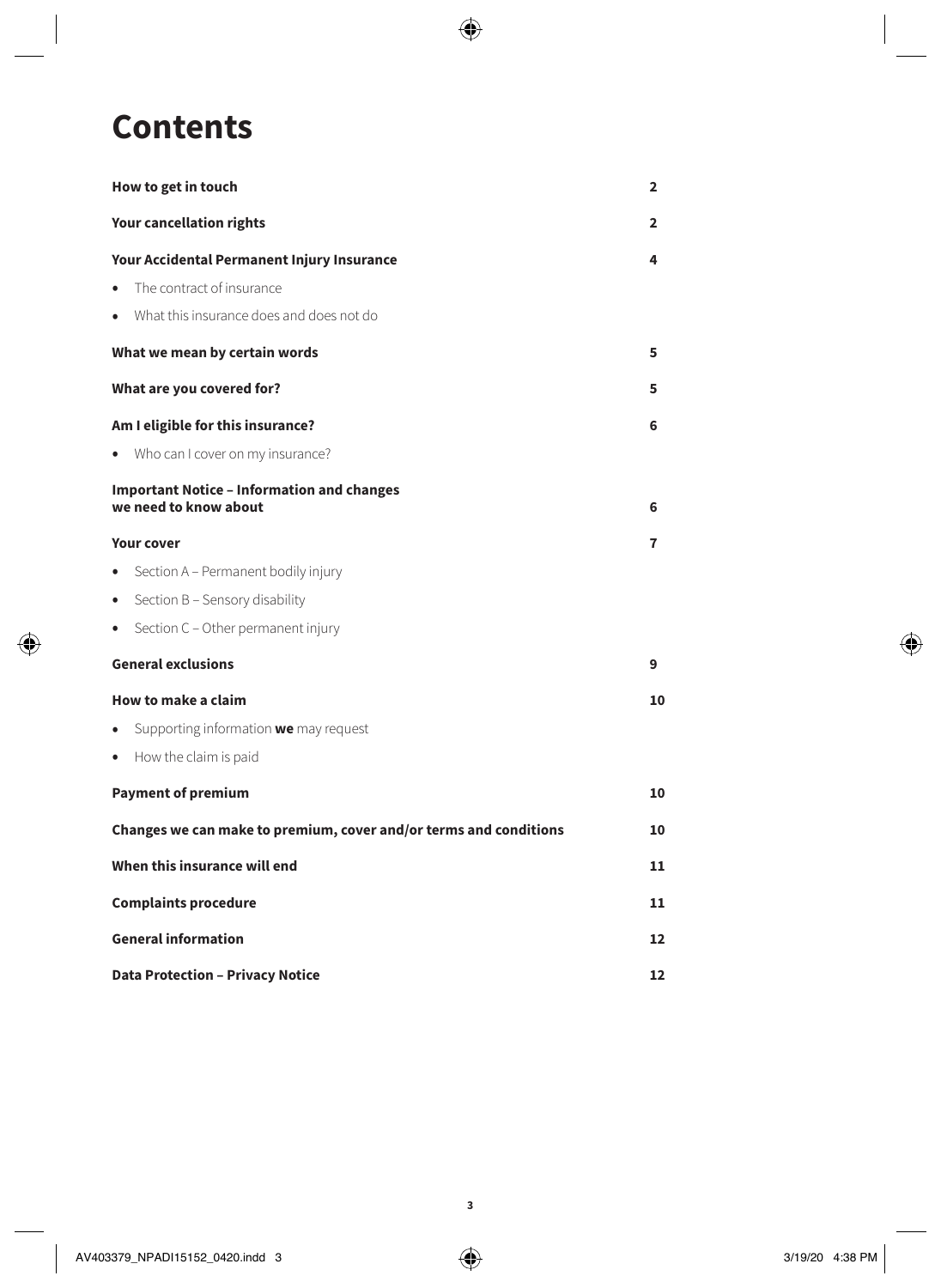### **Your Accidental Permanent Injury Insurance policy**

Thank **you** for choosing this insurance.

This is **your** policy booklet which sets out the terms of this insurance cover. It tells **you** all **you** need to know about **your**  Accidental Permanent Injury Insurance. Details of the cover you have chosen are shown in **your** current policy schedule.

Please read this policy booklet, **your** policy schedule and the table of benefits, and familiarise yourself with the cover provided by this insurance and all the terms, conditions and exclusions that apply.

Please keep them in a safe place and make sure a relative or close friend knows where to find them.

If any of the details on **your** current policy schedule are incorrect or **you** need to advise **us** of any of the changes listed in the 'Changes we need to know about' section, please contact **us** straightaway and **we** will send **you** new policy documents with the correct details.

### **The contract of insurance**

This policy booklet, **your** policy schedule and the table of benefits form the contract of insurance between **you** and **us**. Please read them and keep them safe.

In return for payment of **your** premium and subject to the terms, limitations and exclusions of this contract, **we** will pay the benefit shown in **your** table of benefits, which apply at the time of the **insured person's accident**.

If any **insured persons** do not comply with the terms and conditions of the contract of insurance **you** may not be entitled to make a claim in respect of them.

### **What this insurance does**

This insurance is here to help **you** cope financially if an **insured person** suffers an **accident** that directly results in certain types of permanent injury.

Should an **insured person** suffer one of the injuries covered under this insurance as a direct result of an **accident**, **we**  will pay the benefit shown in the table of benefits for that specific injury. **We** explain what **we** mean by '**accident**' in the 'What is an accident?' section of this policy booklet.

This insurance is intended to cover **you** against a range of permanent injuries. However not every injury is covered. The details of the cover, terms and conditions and exclusions can be found in the 'Your cover' section.

**We** will pay any benefit due regardless of whether the **insured person** is covered by any other personal accident insurance.

### **What this insurance does not do**

This insurance is intended to pay a fixed benefit for certain defined permanent injuries which are a direct result of an **accident**. For that reason it will not cover **you** for an injury which is the direct result of an illness or disease.

It is not intended to cover less serious injuries, for example broken bones, sprains and other soft tissue injuries.

This insurance does not provide cover for children. Other personal accident products are available which provide this cover. Please call **us** on 0800 158 3993 for more information. Full details of the cover, terms and conditions and exclusions can be found in the 'Your cover' section.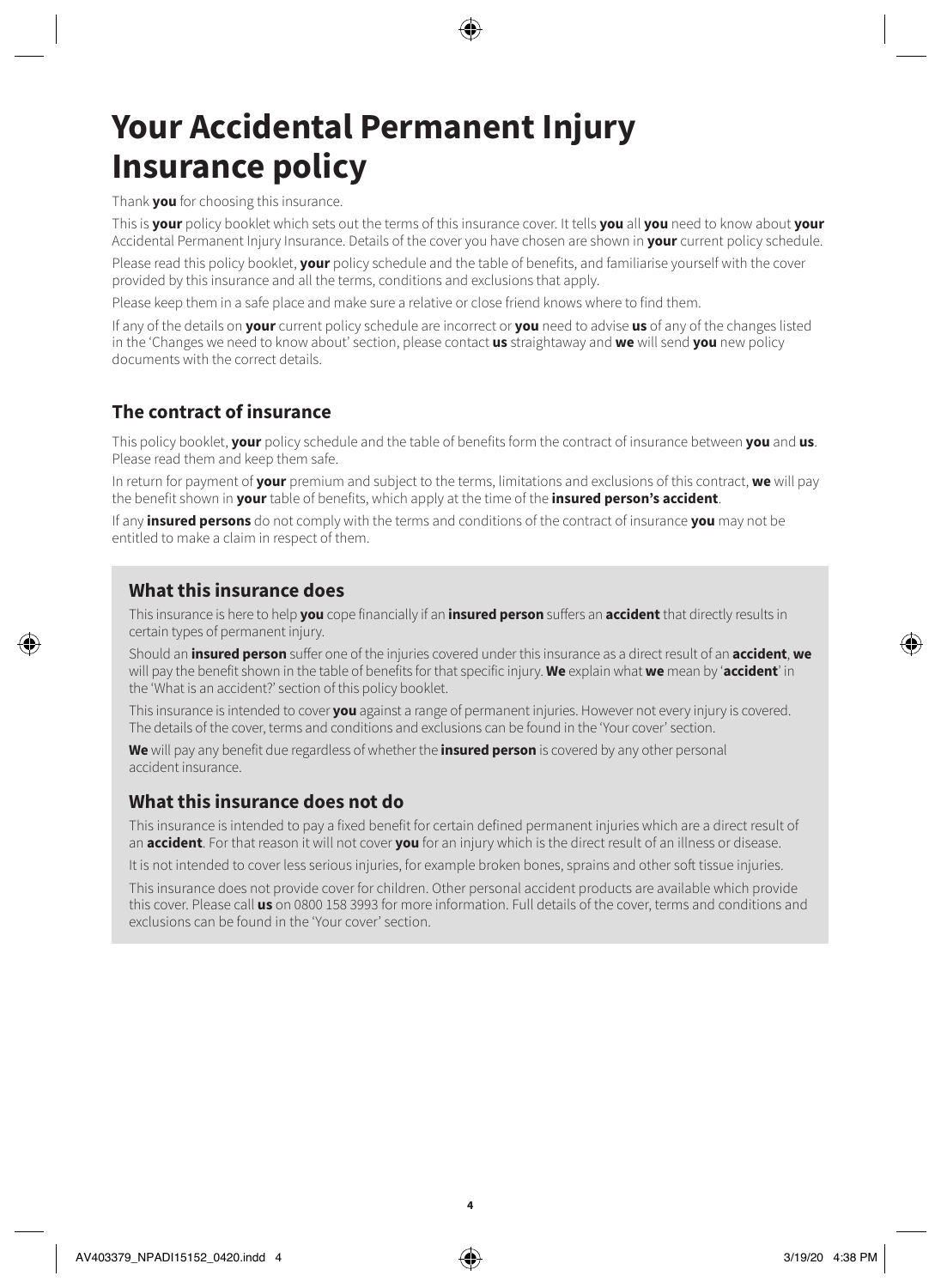### **What we mean by certain words**

Where **you** see the following words written in **bold** they have the following specific meanings:

| 'Accident'           | means a single, unexpected, unforeseen and unintentional incident, which is not a symptom of<br>disease or illness.                                                       |
|----------------------|---------------------------------------------------------------------------------------------------------------------------------------------------------------------------|
| 'Doctor'             | means a qualified medical practitioner or specialist (other than an <b>insured person</b> or a<br>member of their family).                                                |
| 'Insured person'     | means you, and your partner if cover for partner is shown on your current policy schedule.                                                                                |
| 'Partner'            | means your husband or wife, domestic or civil partner who lives with you at the same address.<br>This does not include any business partners or associates.               |
| <b>UK</b>            | means England, Scotland, Wales, Northern Ireland, the Channel Islands and the Isle of Man.                                                                                |
| 'We', 'us' and 'our' | means Aviva Insurance Limited.                                                                                                                                            |
| 'You' and 'your'     | means the person who has been accepted by <b>us</b> for insurance, has paid or agreed to pay the<br>premiums and is named on the current policy schedule as Policyholder. |

### **What are you covered for?**

If **you** suffer an **accident** which directly results in one of the bodily injuries specified in the 'Your cover' section, **we**  will pay the benefit shown in the table of benefits on **your** current policy schedule, subject to the limits set out in this booklet. **We** also cover injury which happens as a direct result of exposure to the elements.

**We** will only pay a claim for an **accident** that happens after the start of the **insured person's** cover.

If **you** have any questions about any of the information in this section please call **our** customer helpline on 0800 158 3993.

Please read the following examples to help **you** understand the cover this Accidental Permanent Injury Insurance provides. After each example **we** tell **you** whether a claim would be successful or not and explain how and why **we**  reached this decision.

### **Example 1 – Accident causing permanent injury – Claim would be paid**

Whilst crossing the road Mr Matthews is hit by a car and suffers serious injuries to his back. Investigation of his injuries find that his spine had been fractured with damage to his spinal cord meaning he has no feeling below his waist.

After treatment and rehabilitation, the injury is confirmed as permanent and Mr Matthews submits a claim for loss of use of his legs under the 'Loss of use of arms and/or legs' section.

Mr Matthews' claim would be successful as the permanent injury is a direct result of the **accident**. He would be paid the full benefit amount stated for loss of use of two legs as shown in the table of benefits, since his claim is for both legs.

### **Example 2 – Injury due to illness – Claim would not be paid**

Whilst driving, Mrs Brown suffers a stroke and crashes her car. She suffers minor, temporary injuries as a direct result of the crash, but is left paralysed down the right side of her body due to the stroke. She submits a claim for loss of use of her arm and leg.

Investigation of her claim confirms that the stroke was caused by a blood clot in her brain unrelated to the **accident**.

The claim would not be paid because the paralysis was caused by the stroke, not the **accident**.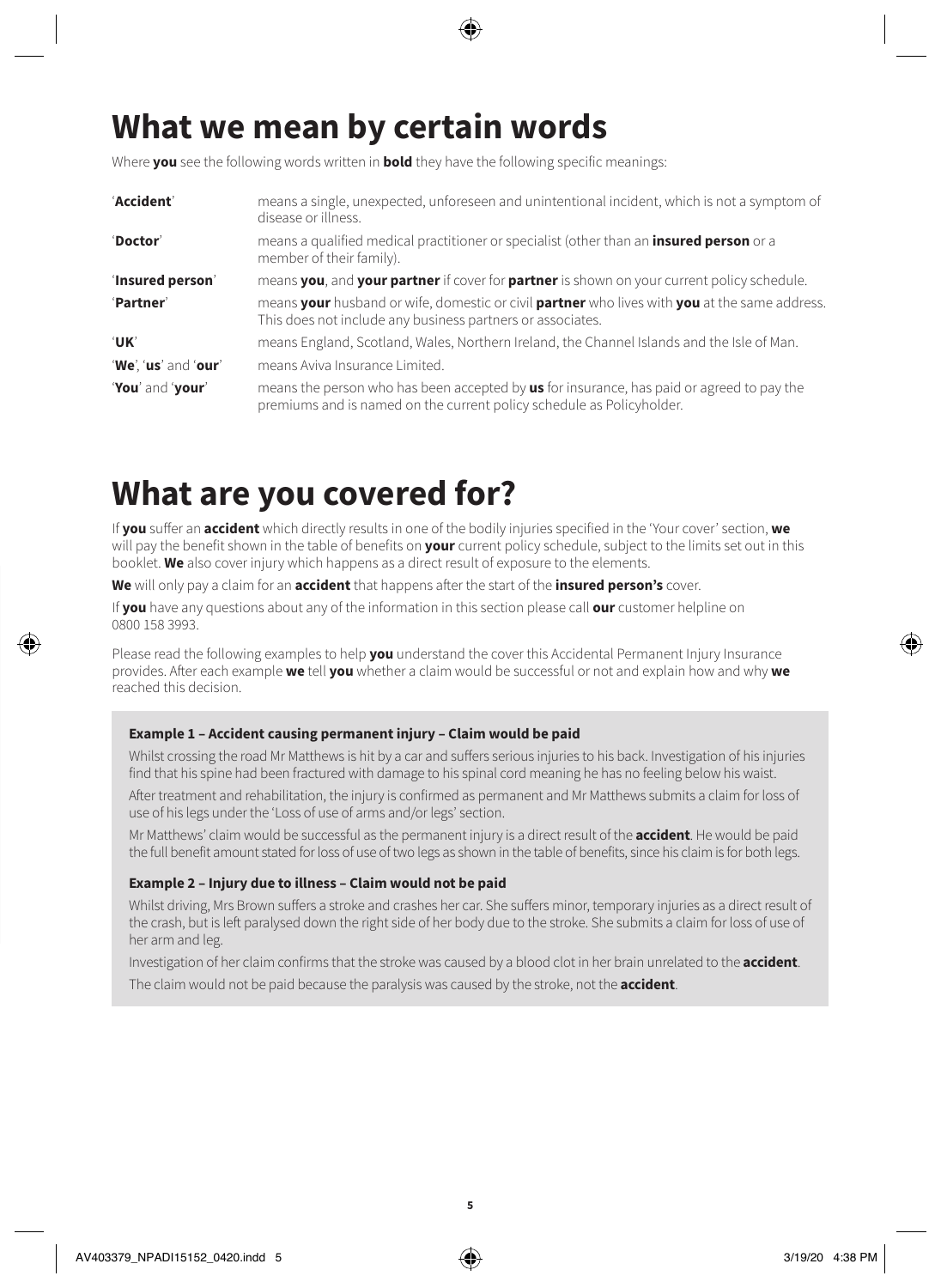# **Am I eligible for this insurance?**

**You** must make sure **you** can answer 'yes' to all of the following statements at the start of and throughout the period of **your** insurance.

If **you** answer 'no' to any of the following statements **you** must contact **us** straightaway as **you** are not eligible for this insurance and will not be entitled to make a claim.

- I am aged 18 years or over and under 85 years old
- My main private residence is in the **UK**

### **Who can I cover on my insurance?**

**You** can choose to add **your partner** to **your** insurance so they can also receive cover (as long as they are eligible and **you** pay the extra premium). This insurance does not provide cover for children.

For **your partner** to be eligible for this insurance, entitling **you** to make a claim in respect of them, **you** must make sure **you** can answer 'yes' to the following statements at the time they are added to **your** insurance and throughout the period of **your** insurance.

If **you** answer 'no' to any of the following statements **you** must contact us straightaway as they are not eligible for this insurance and **you** will not be entitled to make a claim.

- **Your partner** is aged 18 years or over and under 85 years old
- **Your partner** lives with **you**

# **Important Notice – Information and changes we need to know about**

**You** must take reasonable care to provide complete and accurate answers to the questions **we** ask when **you** take out and make changes to **your** policy. Please read any assumptions carefully and confirm if they apply to **your** circumstances.

Keeping **your** details up to date is really important. **We** need to be told whenever any of the following occur:

- Any information on **your** current policy schedule changes.
- **You** want to add or remove a **partner** to/from **your** insurance.
- **Your** main private residence is no longer in the **UK**.
- **Your partner** no longer lives with **you**.
- **You** or **your partner** reaches age 85.
- An **insured person** dies.

When **you** inform **us** of a change, **we** will tell **you** if this affects **your** policy, for example whether the change will result in revised terms and/or premium being applied to **your** policy.

If **you** fail to provide complete and accurate information **we** may:

- cancel **your** insurance (please see the 'When this insurance will end' section for more information);
- refuse to pay any claim; or
- not pay any claim in full or the extent of the cover may be affected.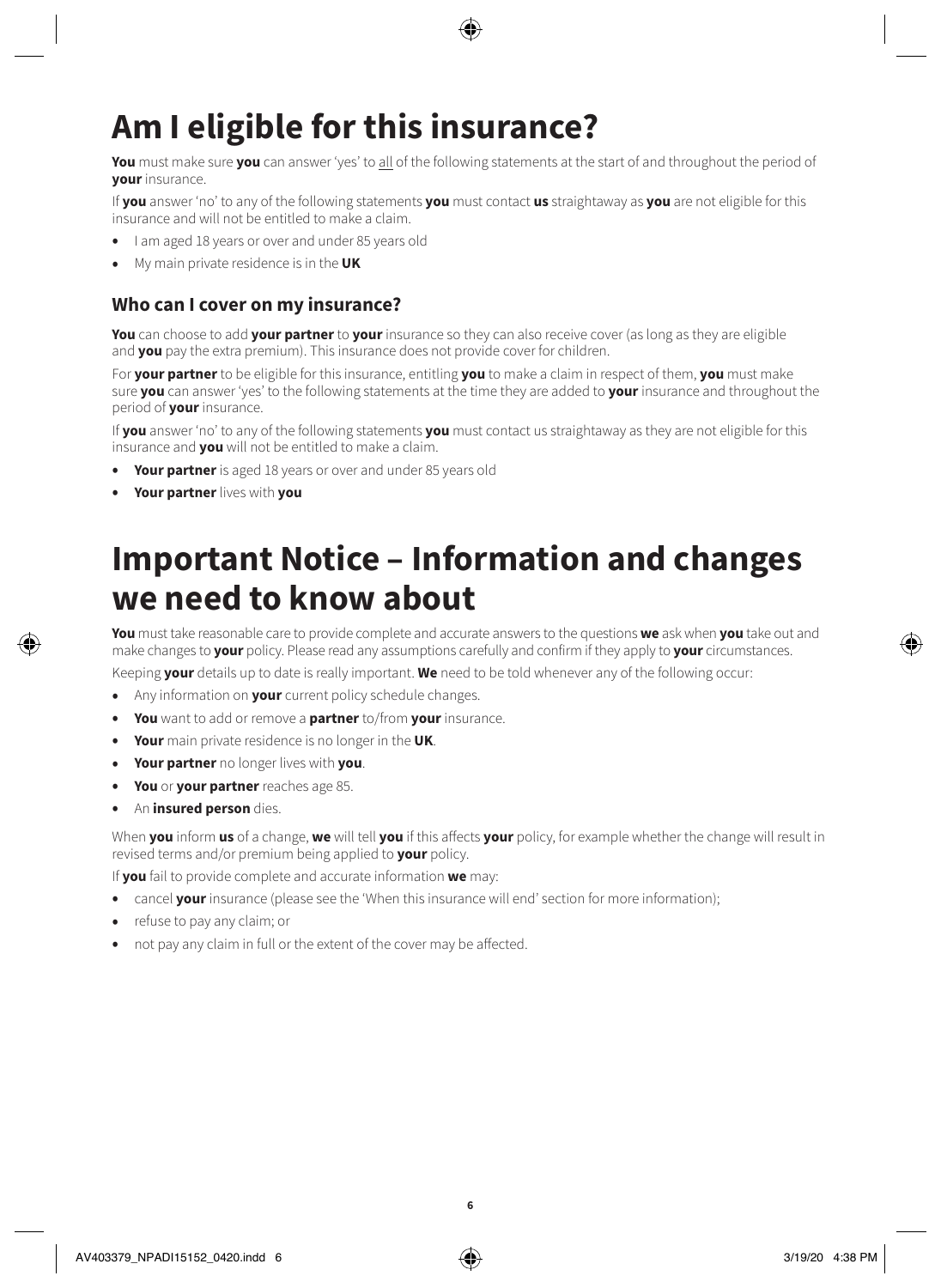### **Your cover**

This insurance provides the cover set out below and pays the benefit for that specific injury as shown in the table of benefits. To help **you** understand what **we** mean by an '**accident**' please refer to the 'What **we** mean by certain words' section earlier in this policy booklet.

### **Section A – Permanent bodily injury**

### **What is covered**

### **1. Amputation of arms and/or legs**

**We** will pay the benefit due if an **insured person** suffers an **accident** which directly results in amputation of:

- an arm at or above the wrist; or
- a leg at or above the ankle.

**We** will cover amputation whether this occurs:

- at the time of the **accident**; or
- within 24 months of the date of the **accident**,

and only where it is medically necessary as a direct result of the **accident**.

### **2. Loss of use of arms and/or legs**

If an **insured person** suffers an **accident** which directly results in some degree of permanent loss of use of arms and/or legs, **we** will pay a percentage of the benefit shown in the table of benefits depending on the extent of loss of use that a **doctor** confirms **you** have suffered.

- Where the loss of use caused directly by the accident is less than 20% **we** will not pay any benefit.
- Where the loss of use caused directly by the accident is 20% or more and under 70% **we** will pay a percentage of the full benefit shown in the table of benefits equal to the percentage of loss that a **doctor** confirms **you** have suffered as a direct result of the **accident**. Please see the example below.
- Where the loss of use caused directly by the accident is 70% or more, the benefit shown in the table of benefits will be paid in full.

For multiple injuries sustained during the same **accident we** will calculate the percentage of benefit payable, for partial loss of use for each arm or leg, separately.

In all cases the loss of use must occur within 24 months of the date of the **accident**.

### **Example – Accident causing 50% loss of use of arm – Claim would be paid**

A fall down the stairs leaves Mr Smith with permanent damage to his shoulder. He can still use his arm, but has restricted movement and strength in his arm. A medical report confirms that Mr Smith has lost 50% of the use of his arm. He will be paid 50% of the full benefit shown in the table of benefits for loss of use of one arm.

### **Claim payment limitations – section A**

- If **you** make multiple claims for any one arm or leg **we** will only pay up to the maximum amount shown in the table of benefits, regardless of the number or type of claims made for that arm or leg.
- If multiple injuries are sustained during the same **accident**, the benefit for each loss will apply as shown in the table of benefits. For example, amputation of one arm and loss of sight in one eye will result in a benefit payment for each specific injury.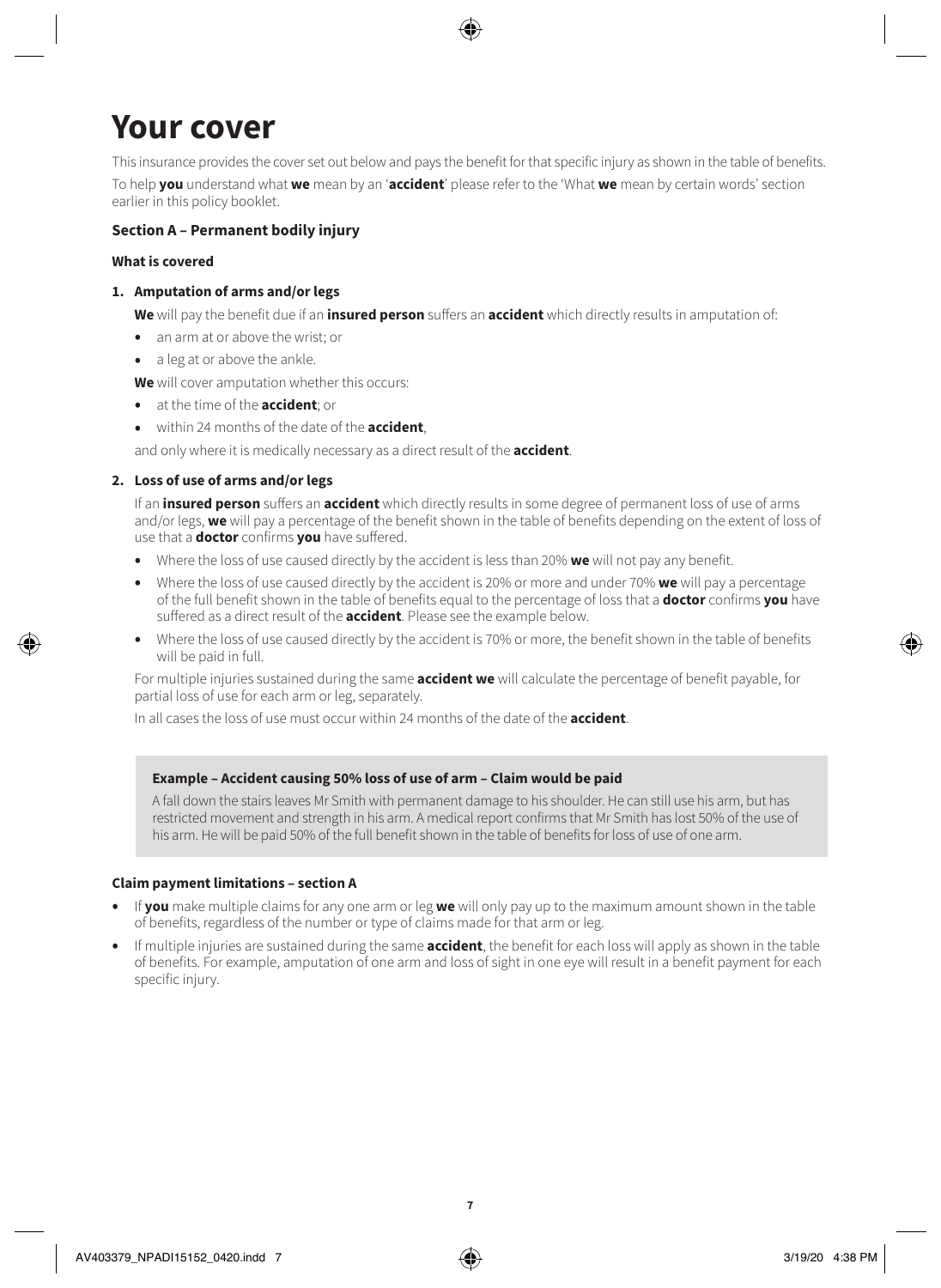### **Section B – Sensory disability**

#### **What is covered**

#### **1. Loss of sight**

**We** will pay the benefit shown in the table of benefits if an **insured person** suffers an **accident** which directly results in the permanent loss of sight in one or both eyes.

- For loss of sight in one eye an ophthalmologist must confirm that the degree of sight remaining after correction is 3/60 or less on the Snellen scale.
- For loss of sight in both eyes an ophthalmologist must confirm that the degree of loss of sight means that the **insured person** is eligible to register as severely sight impaired (blind).

In all cases the loss of sight must be confirmed, by a **doctor**, as permanent within 24 months of the date of the **accident**.

#### **The Snellen scale**

The Snellen scale is the most commonly used method of measuring sight and is accepted as an industry standard. A reading of 3/60 on the Snellen scale means that someone can only see at 3 metres what a person with standard vision can see at 60 metres.

### **2. Loss of hearing**

**We** will pay the benefit shown in the table of benefits if an **insured person** suffers an **accident** which directly results in the permanent loss of hearing in one or both ears.

An audiologist must confirm that the loss of hearing equates to greater than 95 decibels across all frequencies using a pure tone audiogram.

In all cases the loss of hearing must be confirmed, by a **doctor**, as permanent within 24 months of the date of the **accident**.

#### **Pure tone audiogram**

A pure tone audiogram is used to measure hearing loss; 95 decibels means someone might not be able to hear an underground train coming into the station whilst standing on the platform.

### **Claim payment limitations – section B**

If **we** make a payment for loss of sight in one eye or hearing in one ear, all cover for that eye or ear will end.

### **Section C – Other permanent injury**

#### **What is covered**

Please note:

- This section only applies in respect of permanent injuries that are not covered elsewhere under this insurance.
- **We** will only pay this benefit where the **insured person** is under the State Pension age at the time of the **accident**.

If an **insured person** suffers an **accident** which directly results in permanent injury that is not covered elsewhere under this insurance, which entirely prevents them from following any occupation suited to their education, experience and capability, **we** will pay the benefit shown in the table of benefits for 'Other permanent injury'.

In all cases the injury must be confirmed, by a **doctor**, as permanent within 24 months of the date of the accident.

### **Claim payment limitations – section C**

If **we** have already paid the **insured person** for a claim under 'Section A – Permanent bodily injury' an amount equal to or greater than the value of cover as shown in the table of benefits for 'Other permanent injury', **we** will not make any payment under the 'Other permanent injury' section resulting from the same **accident**.

If the amount **we** have paid is less than the value of cover, **we** will pay the difference between the amount already paid and the amount payable for 'Other permanent injury' shown in the table of benefits.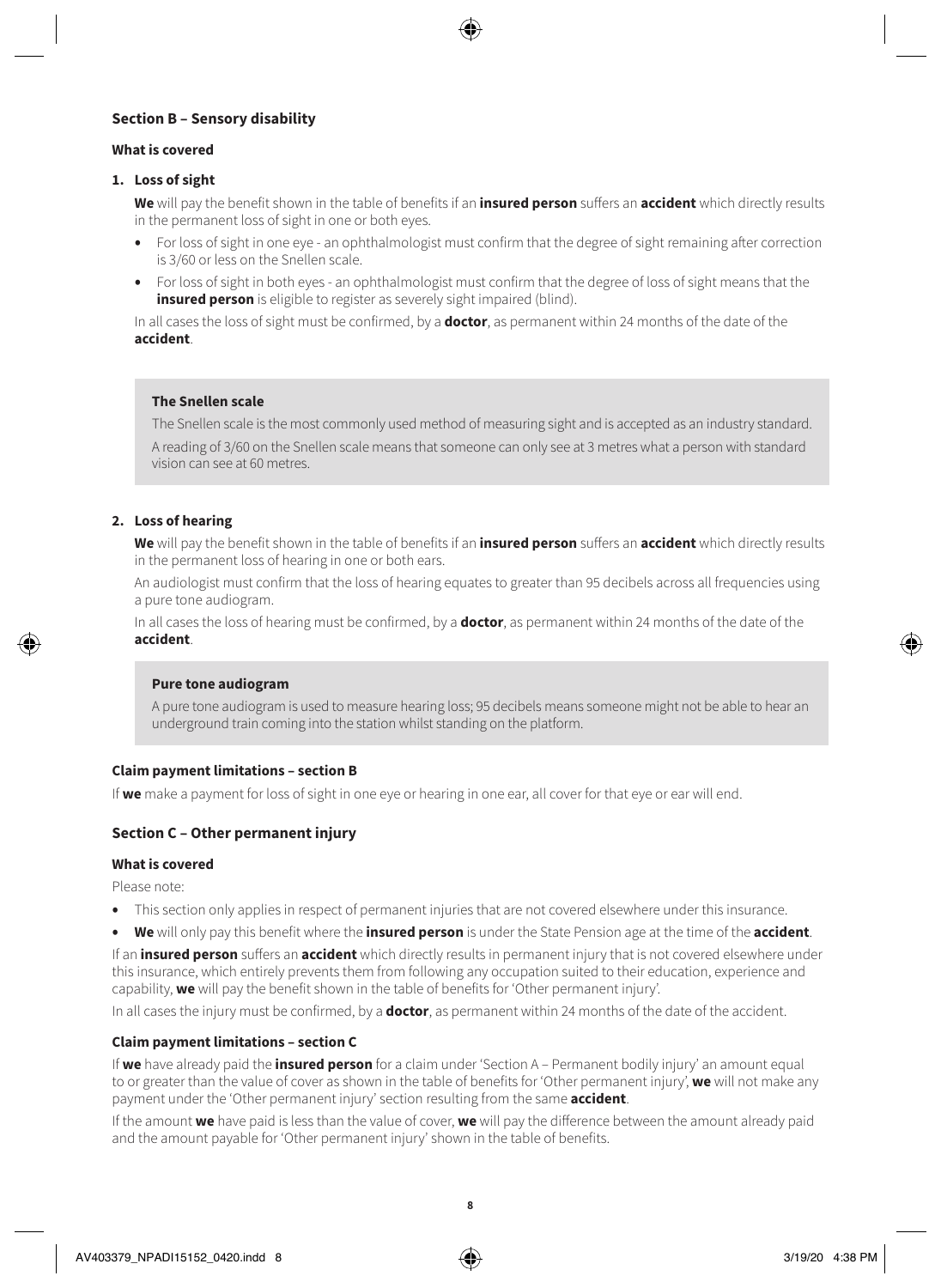# **General exclusions**

### **These apply to all sections of the policy booklet.**

- 1. **We** will not pay any claim in respect of a permanent injury caused by:
	- illness or disease unless this is a direct result of an **accident**;
	- known side effects where medicines are taken correctly under medical supervision or guidance;
	- medicines taken incorrectly;
	- medicines for treating drug addiction;
	- known risks associated with a medical or surgical procedure;
	- a gradual loss of use or function which is not as a direct result of an **accident**.
- 2. **We** will not pay any claim resulting from an **insured person's**:
	- suicide, attempted suicide or deliberate self-inflicted injury;
	- reckless and deliberate exposure to known danger (except in an attempt to save human life);
	- use of drugs;
	- consumption of alcohol to an extent that the **insured person** suffers mental or physical impairment, which is the principal cause of the **accident**, or results in them doing something uncharacteristically reckless or dangerous;
	- participation in or acting as an accessory to any crime or attempted crime;
	- participation in, practice or training for any sport as a professional sportsperson.
- 3. **We** will not pay any claim resulting from the **insured person** being in control of a motor vehicle and:
	- acting in a dangerous or reckless manner; or
	- drink or drug driving.
- 4. If **your** claim is in any way dishonest or exaggerated **we** will not pay any benefit under this insurance or return any premium to **you** and **we** may cancel the insurance immediately and backdate the cancellation to the date of the fraudulent claim. **You** will have to return any benefits already paid in relation to the claim. **We** may also take legal action against **you**.
- 5. **We** will not pay for any consequence whatsoever which is the direct or indirect result of any of the following, or anything connected with any of the following, whether or not such consequence has been contributed to by any other cause or event:
	- (a) war, invasion, act of foreign enemy, hostilities or a warlike operation or operations (whether war be declared or not), civil war, rebellion, revolution, insurrection, civil commotion assuming the proportions of or amounting to an uprising, military or usurped power.
	- (b) any action taken in controlling, preventing, suppressing, or in any way relating to, (a) above.
- 6. **We** will not pay for any claim directly or indirectly caused by ionising radiation or radioactive contamination from nuclear waste or the radioactive, toxic, explosive or other dangerous properties of explosive nuclear equipment.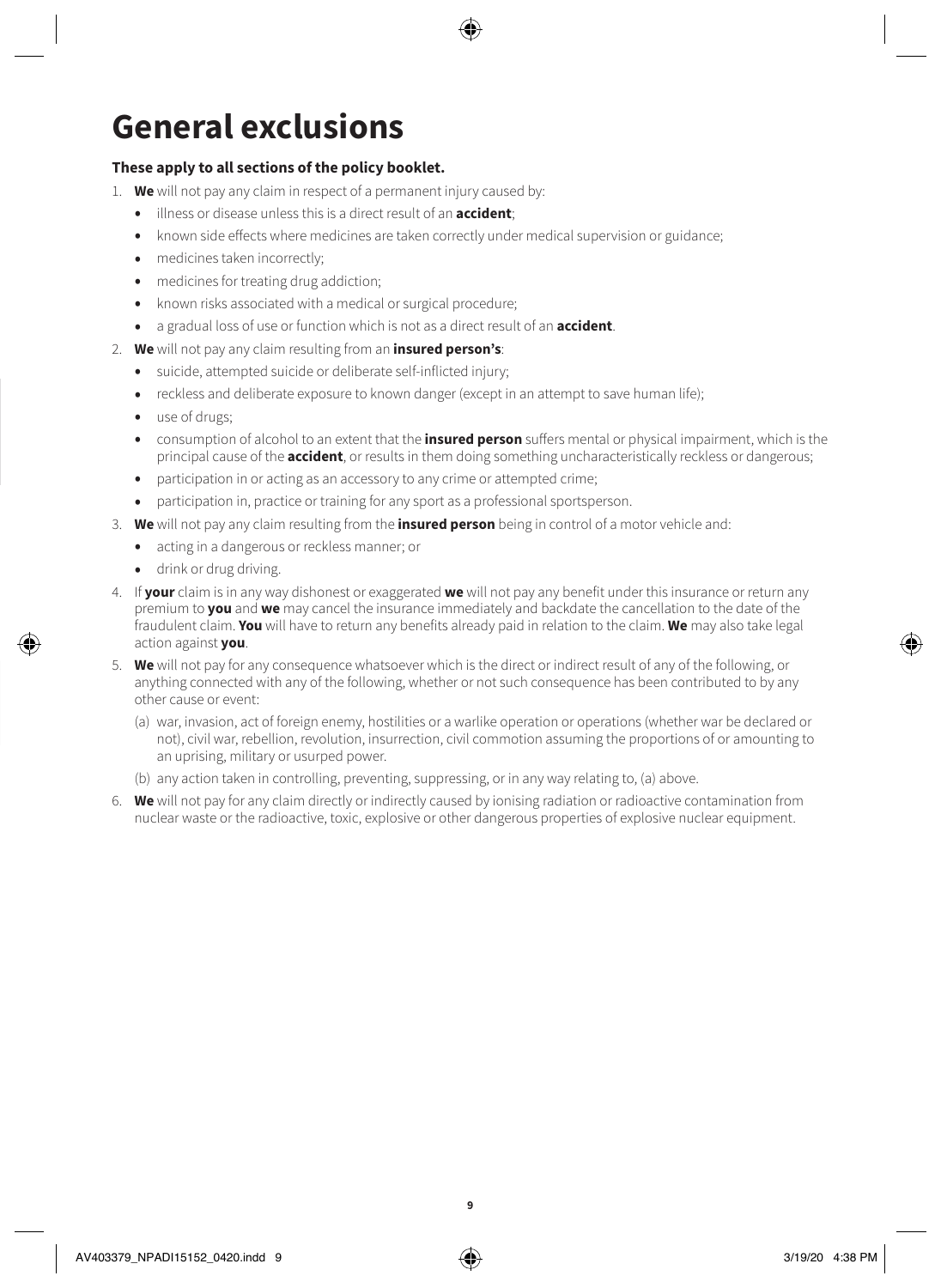# **How to make a claim**

It is important that **you** register **your** claim as soon as possible by calling 0800 051 5175 between 9am and 5pm Monday to Friday (excluding public and bank holidays). Please quote **your** policy number.

- **We** may send **you** a claim form to complete and return to **us**.
- **We** may also ask the **insured person** to sign a Form of Consent to enable **us**, where applicable, to contact their **doctor** and the hospital which is treating them.
- Depending on the circumstances of the **accident we** may also ask the **insured person** to provide additional contact information, for example if the injury occurred at work **we** will ask for the **insured person's** employment details (name and address and payroll number), or if the injury was sustained as a direct result of a crime **we** will ask for details of the investigating officer.

### **Supporting information we may request**

As well as approaching healthcare and/or other professionals at **our** own cost **we** may ask the **insured person** to supply further information or evidence to help **us** assess and/or validate **your** claim.

**You** must supply and pay for all information or evidence that **we** may reasonably request.

The type of information and evidence **we** need will depend on the circumstances of the claim. In all cases **we** will only ask for information which is relevant to the **insured person's** claim, the treatment received or previous medical history.

### **How the claim is paid**

Claim benefit payments will be made directly to the **insured person** in respect of whom the claim is being made or, where relevant, the executor/administrator of their estate.

## **Payment of premium**

The policy premium is payable monthly and the amount is shown on **your** current policy schedule. It is due on the first premium due date, as advised to **you** in **your** 'Confirmation of your Direct Debit instructions' document, and then on **your** chosen collection date each following month thereafter. If **you** do not pay the first premium, this insurance policy will not be valid.

Cover begins on the effective date shown on **your** current policy schedule, and **your** monthly period will continue for each full month thereafter. For example; if **your** effective date is 10th March, each monthly period will start on the 10th of the month and run until the 9th of the following month.

If **you** fail to pay any premium on the date it is due or, if applicable, when requested on a later date, cover will not be in force from the end of the last period for which **you** have paid. Following notification to **you** in the event of continued non-payment, **your** cover will not resume, and **your** policy will be cancelled. If the unpaid premium is paid when requested by **us**, cover will continue as if it had been paid on the due date.

### **Changes we can make to premium, cover and/or terms and conditions**

- 1. **We** can, after taking a fair and reasonable view, make changes to **your** premium, policy cover and/or terms and conditions of insurance to reflect changes in:
	- **our** expectation of the future cost of providing cover;
	- **our** expectation of the future costs of administering **your** insurance.

These changes will be notified to **you** in writing at least 45 days before they become effective. Premiums and/or policy cover may go up or down but **we** will not recoup past losses. If any change is made **we** will not make another for at least 6 months.

- 2. Additionally, **we** can, at any time and after taking a fair and reasonable view, make changes to:
	- **your** premium, cover and/or terms and conditions of insurance to reflect changes (affecting **us** or **your**  insurance) in the law or regulation or the interpretation of law or regulation, or changes in taxation;
	- **your** cover and/or terms and conditions of insurance to reflect decisions or recommendations of an Ombudsman, regulator or similar person, or any code of practice, with which **we** intend to comply;
	- **your** cover and/or terms and conditions of insurance in order to rectify any mistakes that may be discovered or to make **your** insurance clearer and fairer to **you**.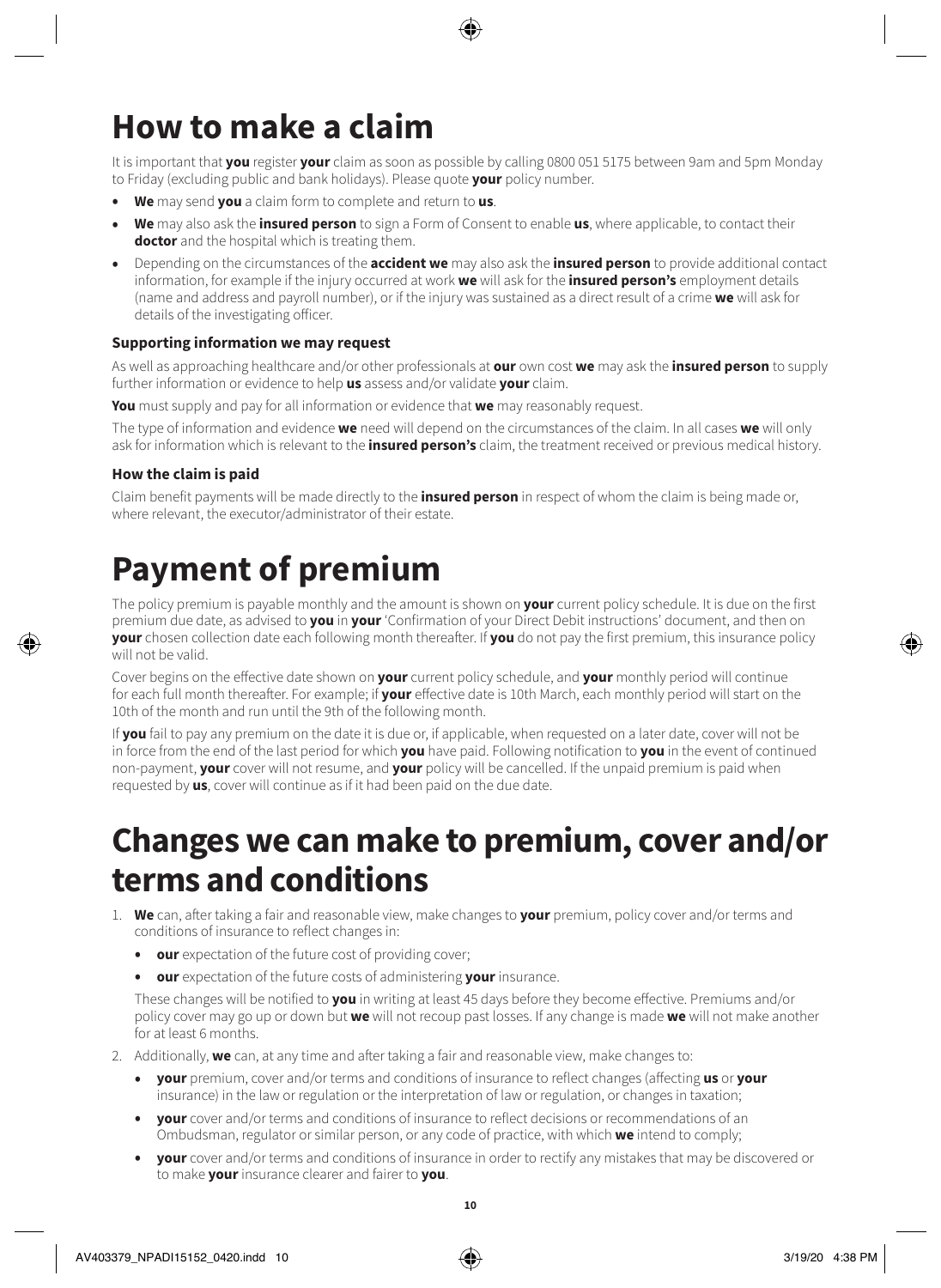These changes (together with the reasons for such changes) will be notified to **you** in writing at least 45 days in advance and there is no minimum period between changes.

Please note that **you** have the right to cancel **your** insurance at any time by contacting **us**. The 'How to get in touch' section at the beginning of this policy booklet tells **you** how.

### **When this insurance will end**

The cover provided by this insurance will end immediately in relation to all **insured persons** if any of the following happen:

- **you** reach 85 years of age;
- **your** main private residence is no longer in the **UK**; or
- **you** die.

If **your** insurance ends for any of the reasons above **you** will be entitled to a refund of the premium paid less a proportionate deduction for the time for which **you** have been covered. If any premium is due up to the date of cancellation **we** will collect this on the date outlined in **your** cancellation letter.

### **Your right to cancel**

Following the expiry of **your** 14 day statutory cooling-off period, **you** continue to have the right to cancel **your** insurance at any time. If **you** wish to cancel please call **us** on 0800 158 3993 or write to Aviva, PO Box 3553, Norwich, NR1 3DA. **You** will receive a refund for any advance premium paid less a proportionate deduction for the time **we** have provided cover. If any premium is due up to the date of cancellation **we** will collect this on the date outlined in **your** cancellation letter.

### **Our right to cancel**

**We** (or any agent **we** appoint and who acts with **our** specific authority) may cancel this insurance where there is a valid reason for doing so, by sending at least seven days written notice to **your** last known postal and/or e-mail address setting out the reason for cancellation.

Valid reasons include but are not limited to where:

- **our** investigations provide evidence of fraud or **you** have failed to give **us** complete and accurate information. In which case, **we** may cancel the policy immediately and backdate the cancellation to the date of the fraud or when **you** provided us with incomplete information.
- **we** have been unable to collect **your** premium, and following notification to **you**, there is continued non-payment. Please see the 'Payment of premium' section for more detail.
- **we** offer **you** an equivalent alternative product (which does not disadvantage **you**). In this event **we** will give **you** at least 45 days notice of cancellation; or
- **we** no longer provide this product and are not offering an equivalent alternative product. In this event **we** will give **you** at least 90 days notice.

If **we** cancel the insurance under this section, **you** will be entitled to a refund of the premium paid in respect of the cancelled cover, less a proportionate deduction for the time **we** have provided such cover, unless the reason for cancellation is fraud. If any premium is due up to the date of cancellation, **we** will collect this on the date outlined in **your** cancellation letter.

# **Complaints procedure**

### **Our Promise of Service**

**Our** goal is to give excellent service to all **our** customers but **we** recognise that things do go wrong occasionally. **We** take all complaints **we** receive seriously and aim to resolve all **our** customers' problems promptly. To ensure that **we** provide the kind of service **you** expect **we** welcome **your** feedback. **We** will record and analyse **your** comments to make sure **we**  continually improve the service **we** offer.

### **What will happen if you complain**

- **We** will acknowledge **your** complaint promptly.
- **We** aim to resolve all complaints as quickly as possible.

Most of **our** customers' concerns can be resolved quickly but occasionally more detailed enquiries are needed. If this is likely, **we** will contact **you** with an update within 10 working days of receipt and give **you** an expected date of response.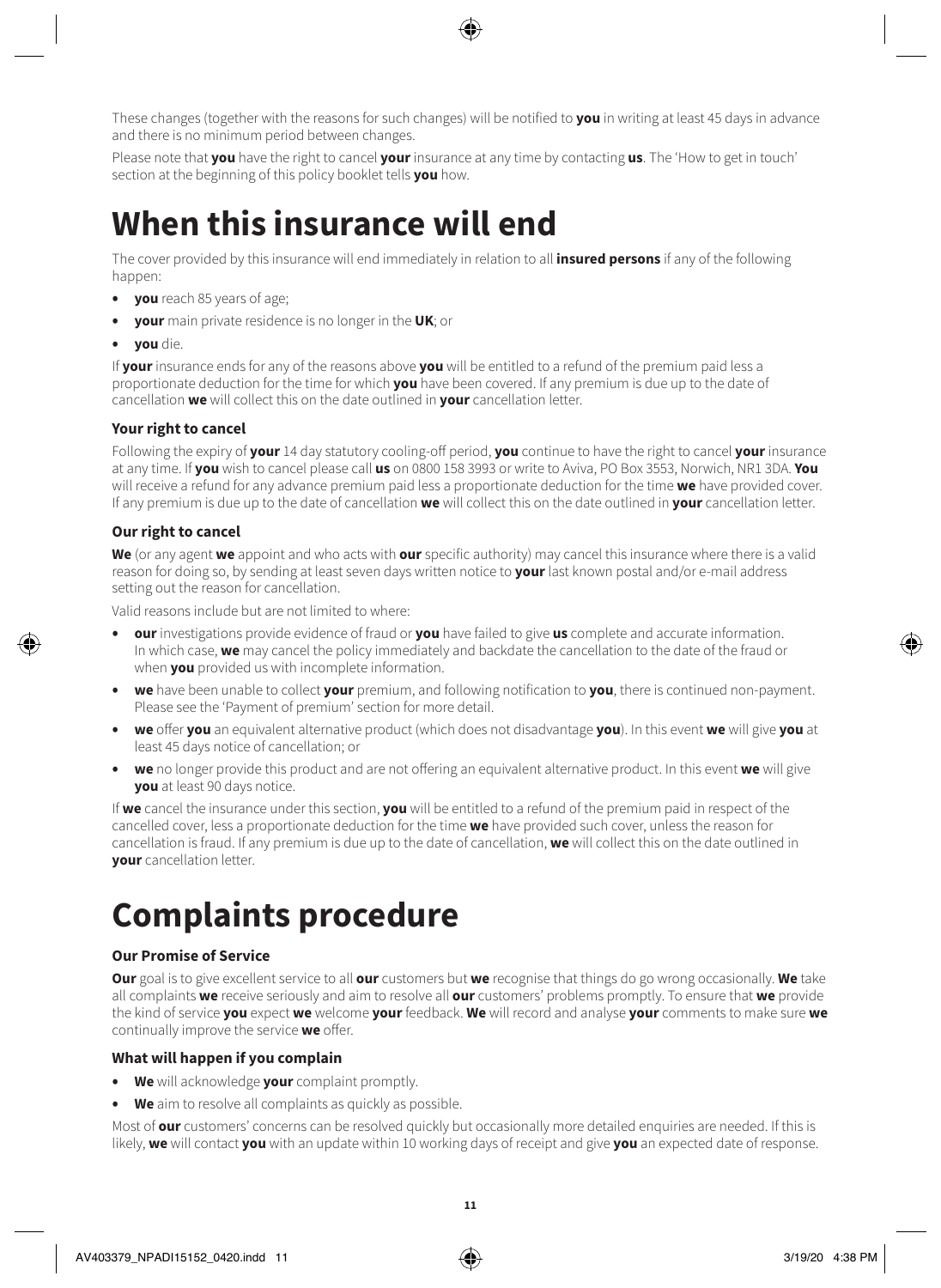### **What to do if you are unhappy**

If **you** are unhappy with any aspect of the handling of **your** insurance **we** would encourage **you**, in the first instance, to seek resolution by contacting **us** as follows:

• write to Aviva, PO Box 3553, Norwich, NR1 3DA or telephone 0800 158 3993, and ask **your** contact to review the problem.

**Our** opening hours are between 9am and 5pm, Monday to Friday (excluding public and bank holidays).

If **you** are unhappy with the outcome of **your** complaint **you** may refer the matter to the Financial Ombudsman Service at:

The Financial Ombudsman Service Exchange Tower, London, E14 9SR.

#### **Telephone:**

0800 023 4567 (calls from UK landlines and mobiles are free) or 0300 123 9123

Or simply log on to their website at **[www.financial-ombudsman.org.uk](http://www.financial-ombudsman.org.uk)**.

Whilst **we** are bound by the decision of the Financial Ombudsman Service, **you** are not. Following the complaints procedure does not affect **your** right to take legal action.

For products **you** bought online from **us**, **you** can also use the European Commission's Online Dispute Resolution (http://ec.europa.eu/odr) service to make a complaint. The purpose of this platform is to identify a suitable Alternative Dispute Resolution (ADR) provider and **we** expect that this will be the Financial Ombudsman Service. Please be aware that the Financial Ombudsman Service will only be able to consider **your** complaint after **we** have had the opportunity to consider and resolve it.

### **General information**

This insurance is underwritten by Aviva Insurance Limited.

### **Our regulatory status**

**We** are authorised by the Prudential Regulation Authority and regulated by the Financial Conduct Authority and the Prudential Regulation Authority. **We** are registered as Aviva Insurance Limited, Pitheavlis, Perth, PH2 0NH and **our** firm's reference number is 202153.

**You** may check this information and obtain further information about how the Financial Conduct Authority protects **you**  by visiting their website www.fca.org.uk.

### **Use of language**

Unless otherwise agreed, the contractual terms and conditions and other information relating to this contract will be in English.

### **Choice of law**

The law of England and Wales will apply to this contract unless:

- 1. **you** and **we** agree otherwise; or
- 2. at the effective date of the contract **you** are a resident of Scotland or Northern Ireland, in which case (in the absence of agreement to the contrary) the law of that country will apply.

# **Data Protection – Privacy Notice**

### **Personal Information**

**We** collect and use personal information about **you** so that **we** can provide **you** with a policy that suits **your** insurance needs. This notice explains the most important aspects of how **we** use **your** information but **you** can get more information about the terms **we** use and view **our** full privacy policy at www.aviva.co.uk/privacypolicy or request a copy by writing to **us** at Aviva, Freepost, Mailing Exclusion Team, Unit 5, Wanlip Road Ind Est, Syston, Leicester LE7 1PD.

The data controller responsible for this personal information is Aviva Insurance Limited as the insurer of the product. Additional controllers include Aviva UK Digital Limited, who are responsible for the sale and distribution of the product, and any applicable insurers, reinsurers or brokers **we** use.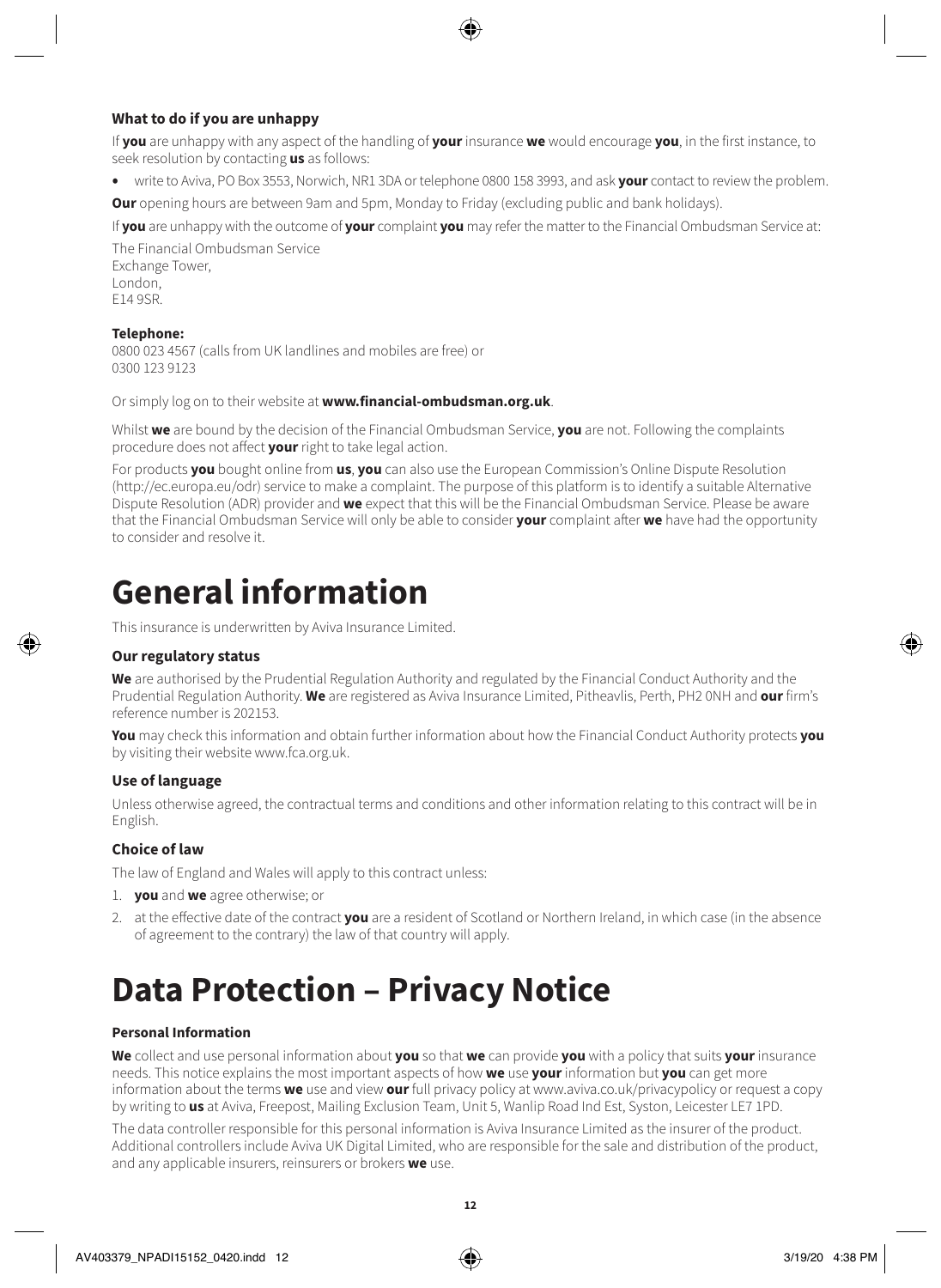#### **Personal information we collect and how we use it**

**We** will use personal information collected from **you** and obtained from other sources:

- to provide **you** with insurance: **we** need this to decide if **we** can offer insurance to **you** and if so on what terms and also to administer **your** policy and handle any claims,
- to support legitimate interests that **we** have as a business. We need this to:
	- manage arrangements **we** have with **our** insurers, reinsurers and brokers **we** use, and for the detection and prevention of fraud,
	- help **us** better understand **our** customers and improve **our** customer engagement. This includes profiling and customer analytics which allows **us** to make certain predictions and assumptions about **your** interests, make correlations about **our** customers to improve **our** products and to suggest other products which may be relevant or of interest to customers, which includes marketing products and services to **you**,
- to meet any applicable legal or regulatory obligations: **we** need this to meet compliance requirements with **our** regulators (e.g. Financial Conduct Authority), to comply with law enforcement and to manage legal claims, and
- to carry out other activities that are in the public interest: for example **we** may need to use personal information to carry out anti-money laundering checks.

**We** may also use personal information about other people, for example family members **you** wish to insure on a policy. **If you are providing information about another person we expect you to ensure that they know you are doing so. You might find it helpful to show them this privacy notice.**

The personal information **we** collect and use will include name, address, date of birth and financial information. If a claim is made **we** will also collect personal information about the claim from **you** and any relevant third parties. **We** may also need to ask for details relating to the health or any unspent offences or criminal convictions of **you** or somebody else covered under **your** policy. **We** recognise that information about health and offences or criminal convictions is particularly sensitive information. **We'll** ensure that **we** only use that information where **we** need to for **our** insurance purposes (including assessing the terms of **your** insurance contract, dealing with changes to **your** policy and/or dealing with claims).

There may be times when **we** need consent to use personal information for a specific reason. If this happens **we** will make this clear to **you** at the time. If **you** give **us** consent to using personal information, **you** are free to withdraw this at any time by contacting **us** – refer to the "Contacting us" details below. Please note that if consent to use this information is withdrawn **we** will not be able to continue to process the information **you** gave **us** for this/these purpose(s). This would not affect **our** use of the information where consent is not required.

Of course, **you** don't have to provide **us** with any personal information, but if **you** don't provide the information **we** need **we** may not be able to proceed with **your** application or any claim **you** make.

Some of the information **we** use as part of this application may be provided to **us** by a third party. This may include information already held about **you** within the Aviva group, including details from previous quotes and claims, information **we** obtain from publicly available records, **our** trusted third parties and from industry databases, including fraud prevention agencies and databases.

### **Credit Reference Agency Searches**

To ensure **we** have the necessary facts to assess **your** insurance risk, verify **your** identity, help prevent fraud and provide **you** with **our** best premium and payment options, **we** may need to obtain information relating to **you** when **you** take out **your** policy and in certain circumstances where policy amendments are requested. **We** or **our** agents may undertake checks against publicly available information (such as electoral roll, county court judgments, bankruptcy orders or repossession(s)). Similar checks may be made when assessing claims.

The identity of **our** Credit Reference Agency and the ways in which they use and share personal information, are explained in more detail at [www.transunion.co.uk/crain.](http://www.transunion.co.uk/crain)

#### **Automated decision making**

**We** carry out automated decision making to decide whether **we** can provide insurance to **you** and on what terms. In particular, **we** use an automated underwriting engine to process the personal information **you** provide as part of this application process. This will include **your** age and the level of cover **you** choose. **We** do this to calculate the insurance risk and how much the cover will cost **you**. Without this information **we** are unable to provide a price that is relevant to **your** individual circumstances and needs. **We** regularly check the way **our** underwriting engine works to ensure **we**  are being fair to **our** customers. After the automatic decision has been made, **you** have the right to speak to someone from Aviva who may review the decision and provide a more detailed explanation. If **you** wish to invoke this right please contact **us** at [dataprt@aviva.com](mailto:dataprt@aviva.com) or call us on 0800 051 8998.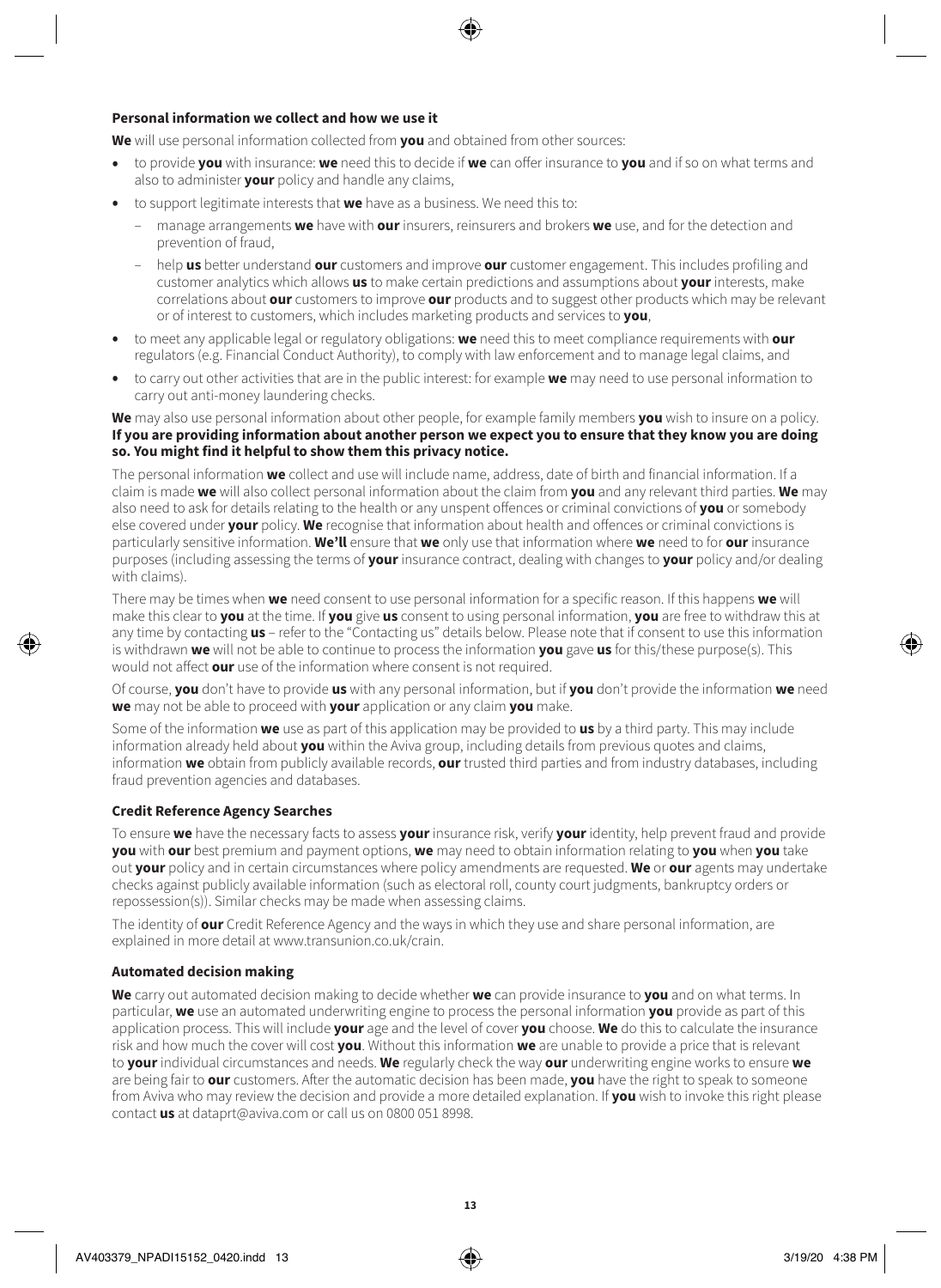### **On-line information**

When **you** visit one of **our** websites, **we** may record information about **your** computer or mobile device, including hardware and software used, general location, when and how **you** interact with our websites. This information is used to note **your** interest in our websites, improve customer journeys, determine pricing and/or offer **you** available discounts.

#### **How we share your personal information with others**

**We** may share **your** personal information:

- with the Aviva group, **our** agents and third parties who provide services to **us**, and other insurers (either directly or via those acting for the insurer such as loss adjusters or investigators) to help **us** administer **our** products and services,
- with regulatory bodies and law enforcement bodies, including the police, e.g. if **we** are required to do so to comply with a relevant legal or regulatory obligation,
- with other organisations including insurers, public bodies and the police (either directly or using shared databases) for fraud prevention and detection purposes,
- with reinsurers who provide reinsurance services to Aviva and for each other in respect of risks underwritten by Aviva, with insurers who cover Aviva under its group insurance policies and with **our** brokers who arrange and manage such reinsurance and insurance arrangements. They will use **your** data to decide whether to provide reinsurance and insurance cover, arrange and manage such cover, assess and deal with reinsurance and insurance claims under such cover and to meet legal obligations. They will keep **your** data for the period necessary for these purposes and may need to disclose it to other companies within their group, their agents and third party service providers, law enforcement and regulatory bodies.

Some of the organisations **we** share information with may be located outside of the European Economic Area ("EEA"). **We'll** always take steps to ensure that any transfer of information outside of Europe is carefully managed to protect **your** privacy rights. For more information on this please see **our** Privacy Policy or contact **us**.

#### **Marketing**

**We** also use personal information **we** hold about **you** across the Aviva Group to help **us** identify and tailor products and services that may be of interest to **you**. **We** will only communicate with **you** in accordance with any marketing preferences **you** have provided to **us**. **We** will continue to do this after **your** policy has ended.

If **you** wish to amend **your** marketing preferences, change how **you** would like **us** to communicate with **you** or tell **us** to stop marketing to **you**, **you** can do so in the following ways:

- Update in MyAviva
- Contact **us** by:
	- phone: 01603 622200 or +44 1603 604999 (from abroad)
	- email: [helpdesk@aviva.co.uk](mailto:helpdesk@aviva.co.uk)
	- Post: Aviva, Freepost, Mailing Exclusion Team, Unit 5, Wanlip Road Ind Est, Syston, Leicester, LE7 1PD

#### **How long we keep your personal information for**

**We** maintain a retention policy to ensure **we** only keep personal information for as long as **we** reasonably need it for the purposes explained in this notice. **We** need to keep information for the period necessary to administer **your** insurance and deal with claims and queries on **your** policy. **We** may also need to keep information after **our** relationship with **you** has ended, for example to ensure **we** have an accurate record in the event of any complaints or challenges, carry out relevant fraud checks, or where **we** are required to do so for legal, regulatory or tax purposes. **We** will also use this information for marketing purposes.

### **Your rights**

**You** have various rights in relation to **your** personal information, including the right to request access to **your** personal information, correct any mistakes on **our** records, erase or restrict records where they are no longer required, object to use of personal information based on legitimate business interests including profiling and marketing, ask not to be subject to automated decision making if the decision produces legal or other significant effects on **you**, and data portability. For more details in relation to **your** rights, including how to exercise them, please see **our** full privacy policy or contact **us** – refer to the "Contacting us" details below.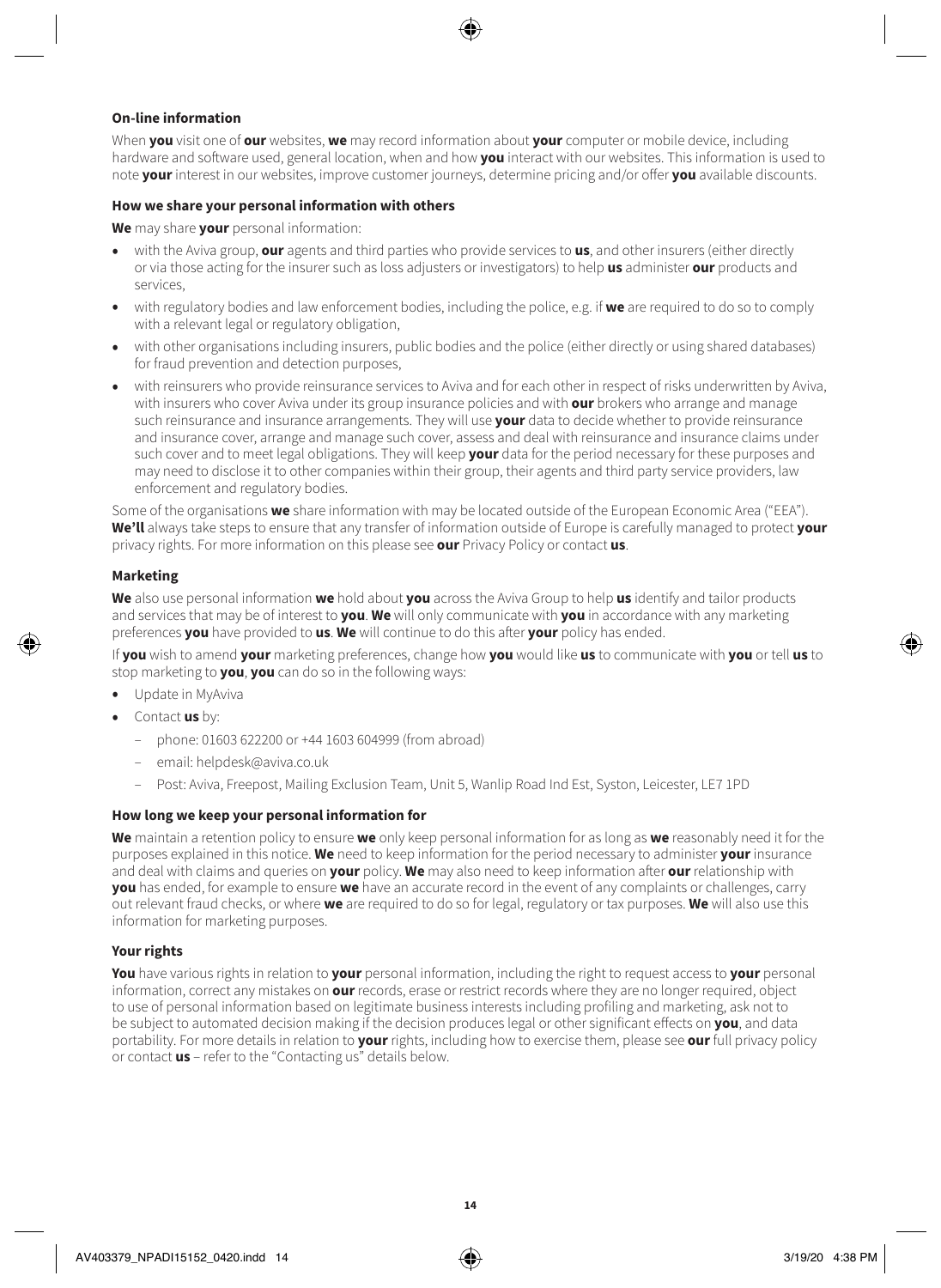### **Contacting us**

If **you** have any questions about how **we** use personal information, or if **you** want to exercise **your** rights stated above, please contact **our** Data Protection team by either emailing them at dataprt@aviva.com or writing to the Data Protection Officer, Level 5, Pitheavlis, Perth PH2 0NH.

If **you** have a complaint or concern about how **we** use **your** personal information, please contact **us** in the first instance and **we** will attempt to resolve the issue as soon as possible. **You** also have the right to lodge a complaint with the Information Commissioners Office at any time.

### **Fraud prevention and detection**

In order to prevent and detect fraud **we** may at any time:

- share information about **you** with other organisations and public bodies including the police;
- undertake credit searches and additional fraud searches;
- check and/or file **your** details with fraud prevention agencies and databases, and if **you** give us false or inaccurate information and **we** suspect fraud, **we** will record this.

**We** can on request supply further details of the databases **we** access or contribute to.

### **Financial Services Compensation Scheme**

Depending on the circumstances of **your** claim **you** may be entitled to compensation from the Financial Services Compensation Scheme (FSCS) if **we** cannot meet **our** obligations. See www.fscs.org.uk for more details.

### **Customers with disabilities**

**This policy and other associated documentation is also available in large print, audio and Braille. If you require any of these formats please contact us on 0800 158 3993 between 9am and 5pm Monday to Friday (excluding public and bank holidays)**

**or write to:**

**Aviva PO Box 3553 Norwich NR1 3DA**